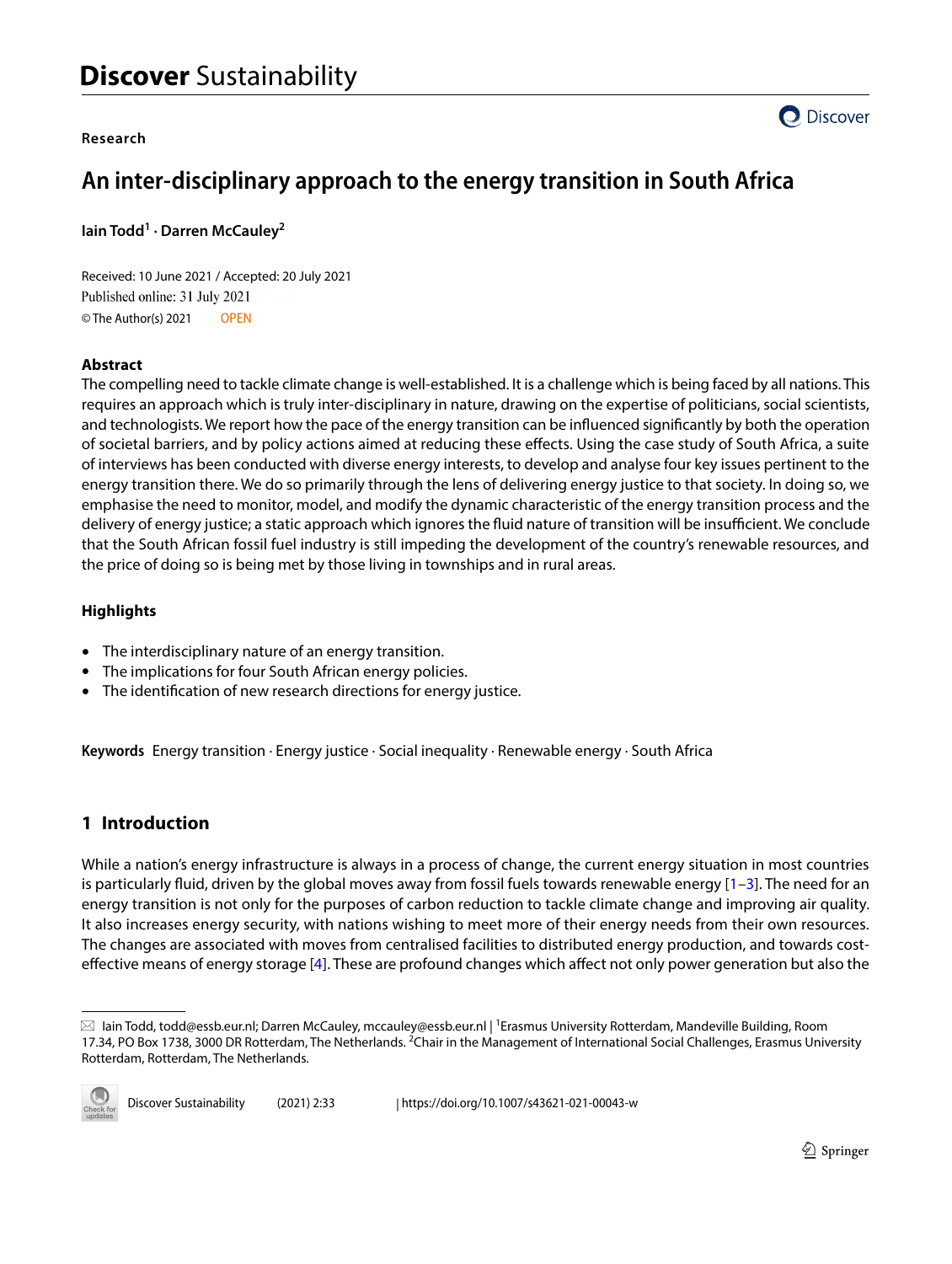production of heating and the provision of transport. The energy future will look very diferent to the present time, and we need energy policy-making that refects the dynamics of this paradigm shift.

We argue that policy development in the energy sector requires the most acute appreciation of the interplay between the worlds of technology, the social sciences, and politics. Of these, we recognise that while social science is highly influential, it is surprising that the equity and justice implications of energy transitions have only been subject to academic consideration in recent years [[5](#page-12-3)[–10\]](#page-12-4). Energy justice can be understood as a fourth objective to be added to the traditional trilemma of energy objectives—economy, environment, and security. Unlike these three objectives, energy justice gives centre stage to the energy equity aspect of social, economic, and environmental policies [[11–](#page-12-5)[13\]](#page-13-0). It applies within and between past, present, and future generations. Its scope is wide-ranging. Policies must consider how such considerations may be incorporated.

Action is urgently required to tackle climate change. In 2018 the International Panel on Climate Change (IPCC) called for "rapid, far-reaching and unprecedented changes in all aspects of society" to limit global warming to 1.5 degrees C [[14\]](#page-13-1). But progress is slow. According to the BP Statistical Review of World Energy 2020, the share of primary energy produced from renewable sources on a global basis is only 11% [[15\]](#page-13-2). And in South Africa, this figure was a mere 2% in 2019.

This paper addresses the need to move energy transitions onto a truly interdisciplinary basis, encompassing the societal ambitions of the social scientist, the policy development of the political world, and the project management of the business sector. It does so through the case study of the energy transition in South Africa. This requires an awareness of the current energy policy in South Africa, its history, its constraints, how that policy is likely to develop over time, and how it might be adapted further. Swilling et al.assessed the prospects for energy transition in the country [[16\]](#page-13-3). They noted that the South African energy system generates inequalities relating to uneven spatial harms, environmental impacts, and the unequal capacity to mitigate and adapt. They concluded that a just transition is unlikely in South Africa but considered that the falling prices of renewables could reverse that position. Yet, in a more recent document, Vogel and Swilling [\[17](#page-13-4)] conclude that South Africa is "ideally positioned to take advantage of the global energy transition". And in the same document, Mohamed [[18\]](#page-13-5) reports the following views of the Council of South African Trades Unions (COSATU):

"A just transition provides the opportunity for deeper transformation that includes the redistribution of power and resources, towards a more just and equitable social order".

This seems fundamental. According to Guruswamy [[19](#page-13-6)], energy transitions have the potential to alleviate the needs of billions of people who lack access to modern energy provision.

In considering further the need for a more just and equitable social order, this paper invokes the most central and widely supported approach to energy justice—a tripartite structure of tenets comprising distributional justice, recognition-based justice, and procedural justice. This framework has been developed by Fuller and Bulkeley [[20\]](#page-13-7) and McCauley et al. [\[21](#page-13-8)] and is derived in part from the works of Rawls [[22](#page-13-9)] and Fraser [\[23](#page-13-10)]. These tenets have been described by Jenkins et al. [\[24\]](#page-13-11) using the shorthand of "the What, the Who and the How" of energy justice. They are examined further in the literature review in the Sect. [2](#page-2-0) of this paper, which considers also the political and technological factors which are most prominent and most relevant to this issue in South Africa.

Section [3](#page-4-0) of the paper describes the methods used to carry out this research. It describes the planning and conduct of a suite of 28 semi-structured interviews with South African energy experts in May–June 2018. These were aimed at identifying the steps necessary to accelerate the energy transition in that country. The answers seemed to lie in the social sciences rather than the technical world, and this is examined further.

The fndings of the interviews were gathered pre-COVID and are presented and analysed in Sect. [4](#page-5-0) of this paper. This section is structured according to the main components of government energy policy in South Africa. Each is assessed both in terms of the prospects for improved energy justice, seeking to identify any practical steps through which they could be implemented. This is followed by Sect. [5](#page-8-0) which discusses the policy implications of the research, advancing how this interdisciplinary challenge would beneft from a greater emphasis on the temporality (dynamics) of energy justice. We submit that such a focus embraces the need to monitor the temporality of the concept, to model its operation with an emphasis on outcome before process, and to modify policies to ensure improved delivery and to tackle policy barriers which may exist. A summary of conclusions is presented in Sect. [6.](#page-10-0)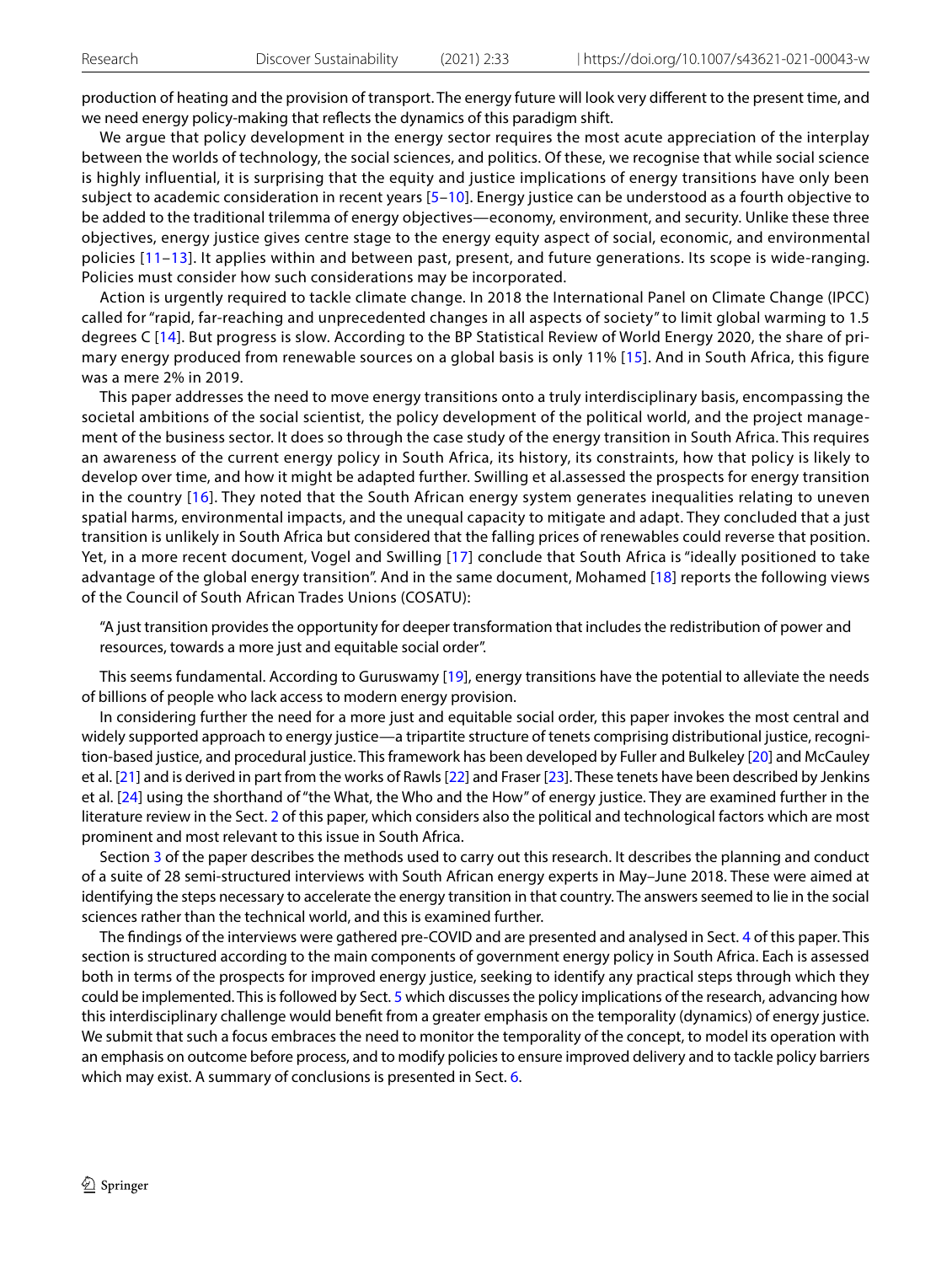# <span id="page-2-0"></span>**2 The crossroads of renewable technology, energy social science, and South African energy politics**

The case study selected considers the confuence of the technological, societal, and political pressures which are relevant to the energy transition in South Africa. The following sub-sections assess the availability of existing literature in each of these areas.

#### **2.1 Renewable technology**

Africa is often referred to as the Sun continent. Parts of Africa experience as much as 4300 h of sunlight a year [[25](#page-13-12)]. Accord-ing to the World Bank's Global Solar Atlas [[26](#page-13-13)]—in July 2021—the capital cities of the following sub-Saharan countries would generate annually the following solar electricity per kw of solar cells: South Africa 1800; Botswana 1845; Lesotho 1860; Mozambique 1580; Zimbabwe 1780; Namibia 1975; Angola 1570; Malawi 1700. These are impressive fgures in global terms. Further, Africa's energy demands are set to increase in the next few decades due to major structural transformations in population, urbanisation, and economic growth. The challenge has been appreciated at the highest level, as when President Obama spoke at the University of Cape Town in 2013, to commemorate the centenary of the birth of Nelson Mandela, and to launch the Power Africa initiative [[27\]](#page-13-14):

"Access to electricity is fundamental to opportunity in this age. It is the light that children study by, the energy that allows an idea to be transformed into a real business. It is the lifeline of families to meet their most basic needs, and the connection that is needed to plug Africa into the grid of the global economy."

This potential has been supported by the South African Photovoltaic Industry Association, pointing out that Africa has 7 of the 10 sunniest countries in the world [\[28\]](#page-13-15). This view is reinforced by Gilchrist and Helmund [\[29](#page-13-16)] who conducted industry surveys on renewable energy in Africa, concluding that "Renewable energy is the next big thing in Africa—it is going to be the next agent of transformation".

The delivery of that potential to date has however been limited. The UN's NEPAD initiative has published its assessment of the reasons why renewable energy has been limited in the region of Africa [\[30\]](#page-13-17). These researchers considered the potential barriers as: a poor institutional framework and infrastructure; inadequate planning policies for renewables; a lack of co-ordination and linkage in the renewables programme; pricing distortions which have placed renewable energy at a disadvantage; high initial capital costs; weak dissemination strategies; a lack of skilled manpower; poor baseline information; and weak maintenance service and infrastructure.

Brunet et al. [\[31\]](#page-13-18) have also reviewed the development of solar PV in Africa. They conclude that the most promising role for renewable energies remains with the poorest and most remote populations. However, this opportunity faces several constraints, including cultural aspects, the level of education and training, unstable and weak economies, and inconsistency in energy policies. But in the context of African countries with some of the highest solar irradiance in the world, Brunet considers that PV represents an opportunity to respond to the continent's industrialisation needs, and other key aspects such as poverty and food security.

The renewable potential of South Africa is best encapsulated by a key study published in 2016 by the South Africa government's Council for Scientifc and Industrial Research (CSIR). This studied the ability of the South African electrical network to incorporate large amounts of solar and wind energy. It reached the following unequivocal conclusions: solar and wind resources in South Africa are of a world-class standard; both have low seasonality; and space is not a constraint to their development. The report's overall conclusion was that South Africa has the perfect conditions to introduce very large quantities of variable renewables into the electricity system [[32](#page-13-19)]. The installed solar capacity in South Africa is the largest in Africa, and it is expected to rise to 8400 MW by 2030. Most recently, in May 2019, the largest solar farm in South Africa was opened with a capacity of 100 MW. Some progress is being made.

#### **2.2 Energy social science**

Energy social science has seen signifcant research activity in the past decade by a group of researchers applying the principles of energy justice—essentially the concept of fairness—to the global energy transition [[8](#page-12-6), [21](#page-13-8), [33–](#page-13-20)[38](#page-13-21)]. In doing so they have defned a new genre. McCauley [\[5\]](#page-12-3) defnes the concept as "the application of rights—both social and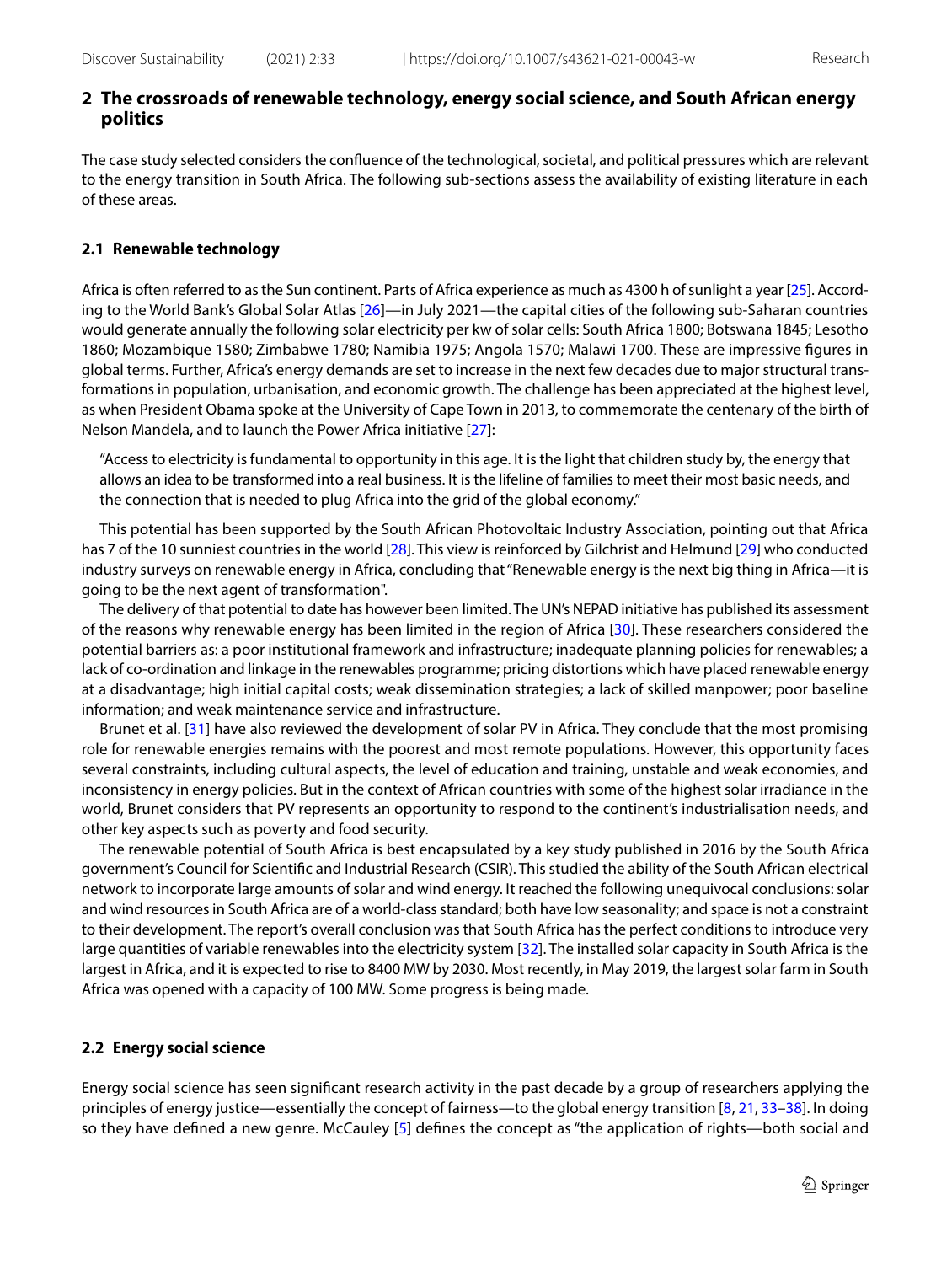environmental—at each component part of the energy system". Jenkins [[24](#page-13-11)] frames the concept as "a new cross-cutting social science research agenda, which seeks to apply justice principles to energy policy, energy production and systems, energy consumption, energy activism, energy security and climate change". Sovacool and Dworkin [\[34\]](#page-13-22) defne energy justice as "a global energy system that fairly disseminates both the benefts and costs of energy access, and one that has representative and impartial decision-making". And Hefron [\[33\]](#page-13-20) provides "an obligation not to diminish the opportunities of future generations to achieve well-being at least equal to those who come before them". From these publications, the first conclusion is that there is no single definition of energy justice [\[7,](#page-12-7) [13](#page-13-0), [39\]](#page-13-23). Different researchers favour different perspectives [[40](#page-13-24), [41\]](#page-13-25).

Refecting on the diversity of interpretations, contributors to the study area have proposed terms to describe the constituent parts of energy justice [\[42–](#page-13-26)[45\]](#page-13-27). Of these, the most central and widely supported involves a tripartite structure of tenets comprising distributional justice, recognition-based justice, and procedural justice [[9,](#page-12-8) [46](#page-13-28), [47\]](#page-13-29).

*Distributional justice* analyses the benefts and burdens associated with energy policy. Guruswami [\[19](#page-13-6)] advocates that energy poverty can only be addressed within a framework of distributive justice, as part of the overall right to economic and social development established by the foundational norm of sustainable development. The analysis and interpretation of such a landscape requires an appreciation of many qualitative disciplines, including the geographical, historical, economic, and political aspects of a project.

More studies are becoming available which apply these considerations to real-life major energy projects [[48–](#page-13-30)[51](#page-13-31)]. Such issues can also transcend national boundaries. The widespread movements of energy resources between countries—and through transit countries—confer difering benefts and impose uneven burdens on diferent societies [[42,](#page-13-26) [52](#page-13-32)]. The building of large dams such as the Three Gorges in China or the damming of the Nile have major impacts on displaced communities, and infuence water supply to agriculture across international boundaries, raising immense issues of energy justice. Such projects emphasise the little-studied time-dependence of distributional justice, building on recent work around temporalities [[41](#page-13-25)].

*Recognition-based justice* moves researchers to examine the above distributional information in terms of one causative aspect—difering degrees of recognition of various sectors of society [[11,](#page-12-5) [42](#page-13-26), [45](#page-13-27)]. According to the UN Forum for Social Development [\[53](#page-13-33)], such diferences involve specifcally the inequalities in the distribution of opportunities for civil and political participation. Walker and Day [[54\]](#page-13-34) indicate that such issues can manifest themselves through the choice of location for centralised energy facilities, or policy approaches—overt or unwritten—towards specifc sectors of society such as the aged, the disabled, or indigenous communities. Yenneti and Day [[55\]](#page-13-35) note large impacts on the livelihoods of rural communities and the further marginalisation of those of lowest status in India. Baker [[56](#page-14-0)] examines the prospects for wind development in Oaxaca, Mexico, presenting a framework for greater participation in renewable energy development by afected communities.

But recognition issues are not restricted to the developing world. Jenkins [[57](#page-14-1)] studies representational concerns at two nuclear facilities in the UK. Healy and Barry [\[58\]](#page-14-2) advocate that the role of labour in low-carbon transitions must be addressed more systematically. Lacey-Barnacle and Bird [[59\]](#page-14-3) examine the critical infuence of intermediary organisations, while Hurlbert et al. [[60](#page-14-4)] describe procedural justice innovations in Canada including the constitutional recognition of aboriginal rights and the duty to consult aboriginal peoples. Frameworks of recognition justice must therefore be applicable to multiple contexts in both the developing and developed worlds.

*Procedural justice* has been defned as the study of how decision-makers have sought to engage with communities [[61–](#page-14-5)[63](#page-14-6)]. It is essentially concerned with processes. Weak procedures can explain observed variations in both distributional justice and recognition-based justice [[64\]](#page-14-7). Walker and Day [\[54\]](#page-13-34) identify three elements which are key to establishing an equitable approach to procedural matters: access to information; meaningful participation; and access to legal processes. Warren and McFadyen [\[65\]](#page-14-8) demonstrate how fostering a sense of community ownership can enhance the process of acceptance. Other key aspects of the study of procedures include the importance of local knowledge, a study of the fow of information involved in a project, and the representation on decision-making bodies.

Yenneti and Day [\[55](#page-13-35)] conclude that the principles of energy justice—providing detailed information, valuing local knowledge, listening to communities through responding to concerns raised—can assist not only the delivery of energy justice but also the acceptance of change by the local community. McCauley et al. [\[66\]](#page-14-9) point in favourable terms to the consultation eforts of a wind farm developer in Finland. Mundaca et al.[\[67\]](#page-14-10) have examined two European case studies from the energy justice perspective, citing multiple tensions and conficts. Roddis et al.[\[68\]](#page-14-11) analyse the efect that community acceptance has had on planning applications for onshore wind and solar farms in Great Britain between 1990 and 2017. This material clearly demonstrates that real-life projects in a range of countries can fail to deliver fairness through an inattention to equitable procedures.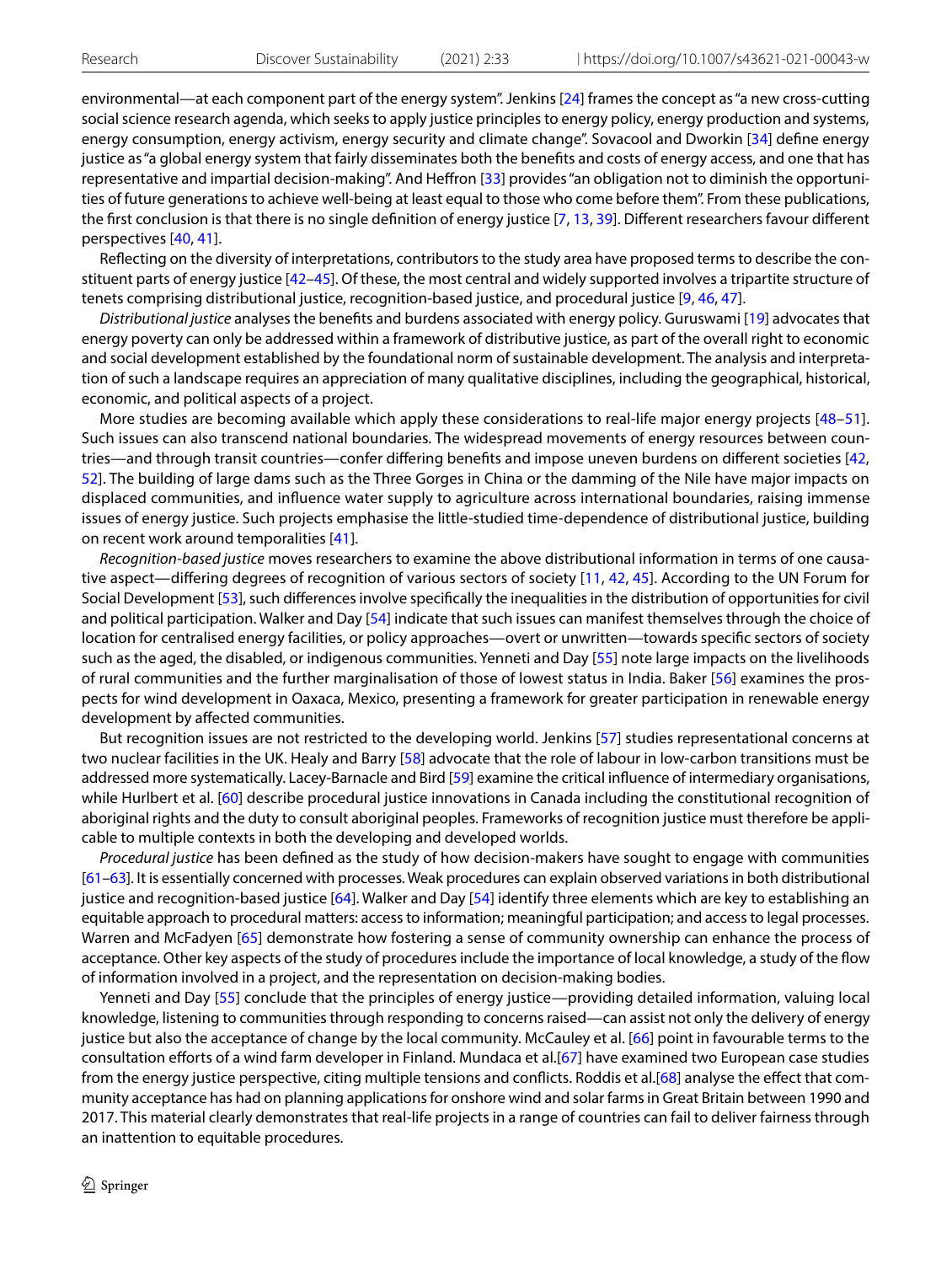#### **2.3 The politics of energy in South Africa**

This review cannot attempt to encapsulate the full history of energy politics in South Africa, on which subject many papers and books have been written. But to be able to assess the potential for a just transition towards renewable energy, it is necessary to build some understanding of the pressures which have created the status quo, and which are evolving further today.

Before addressing energy issues, mention should be made that South Africa faces severe societal pressures. It has one of the highest social inequality ratios in the world—a Gini Index in 2019 of 0.63 according to Our World in Data [[69](#page-14-12)]. It is noted that a higher Gini Index means greater inequality. The South African fgure can be compared to other sub-Saharan countries as follows: Botswana 0.53; Lesotho 0.44; Mozambique 0.54; Zimbabwe 0.50; Namibia 0.59; Angola 0.51; Malawi 0.44. In South Africa, the top 10% of the population earn 58% of the income, while the bottom 50% earn 8% of income. The white population owns 31% of all land in South Africa, including 72% of farming land. In addition, unemployment in the country is in the region of 25% [[70](#page-14-13)]. The currency has seen signifcant devaluation since 2012 [[71\]](#page-14-14). High rates of domestic crime are a problem. South Africa faces social tensions on a scale not necessarily to be found in all African nations. And there is little doubt—in all societies—that the impact of COVID-19 acts most severely on the poorest of society, so widening inequalities further [[72](#page-14-15)].

Moving to the politics of energy, in its assessment of the prospects for renewable energy, the World Energy Council [\[73](#page-14-16)] selected South Africa as one of its case studies. This concluded that South Africa's main energy challenge is to overcome supply shortages, while diversifying the energy mix. The most important factors considered were providing regulatory clarity to increase investments, replacing fossil fuels with shale gas and renewable energy systems, and improving coordination among government agencies. In electricity, the development of renewable energy capacities will require the construction of additional transmission infrastructure as the current grid connections are primarily fed from large coal plants in the mining areas, while wind and solar resources are in other parts of the country.

# <span id="page-4-0"></span>**3 Methods**

To conduct a multi-disciplinary assessment of the energy transition in one country, South Africa was selected as the case study location. There were several reasons for this. South Africa is arguably the leading economy in Africa, with huge energy resources both in fossil fuels and renewables potential. It has commenced its journey towards renewable energy, through its Renewable Energy Independent Power Procurement Programme (REIPPP). But compared to the renewable resources available, the progress made to date has been modest. South Africa would therefore seem to perfectly represent the conundrum of failing to exploit readily available renewable energy resources on the African continent. A successful application for travel and accommodation funding was made to the SASIE network—the South African PhD Partnering Network for Inclusive Growth through Social Innovation and Entrepreneurship. This project is jointly funded by the UK's Economic and Social Research Council (EPSR), the UK Newton Fund, and the South African National Research Foundation.

The principal research question to be addressed in the case study was: How could the energy transition in South Africa be delivered in a way which improves energy justice? This was supported by the more specific questions set out in Table [1](#page-5-1) below.

The principal method of data-gathering selected was to conduct 28 elite semi-structured interviews, with South African energy experts. The use of elite semi-structured interviews provided an approach which was open-ended yet directed, shaped yet emergent, and paced yet unrestricted [[74](#page-14-17)]. They would have a relatively informal style and be based on the premise that knowledge can be produced from such interchanges. The approach was approved by the Ethics Committee of the University of St Andrews.

The 28 interviewees were drawn from public sector officials—both national and municipal, the state electrical utility ESKOM, representatives of industry and trades unions, project developers, university researchers, and NGOs. These are listed in the [Appendix.](#page-11-0) Academic staff at the University of Cape Town provided valuable assistance in setting up the interview schedule, which was conducted in May–June 2018. The establishment of the interview with ESKOM proved most troublesome—including the author being blacklisted by the organisation—but an interview was secured in the end with assistance from others. All interviews were conducted by the lead author, in English, in the cities of Cape Town and Durban. (Admittedly, this interview group had an urban focus; while it would have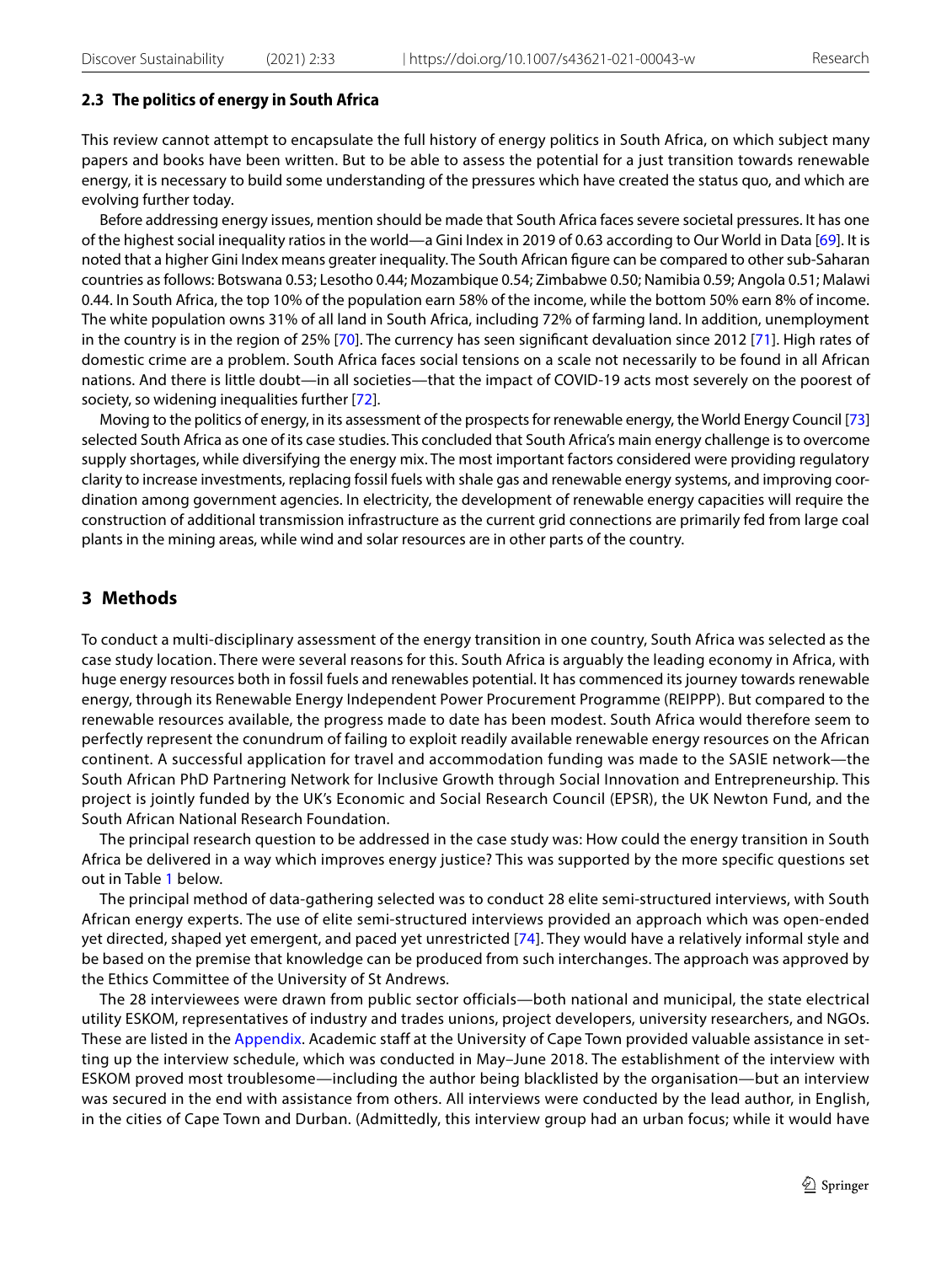been of interest and relevance to address the views of the rural sector, the constraints of timing and logistics did not permit this. But we consider that this limitation does not eclipse the core purpose of the research.) All interviews were conducted on a voluntary, confidential, and fully informed basis. The interview schedule included a visit to the Langa township in Cape Town, accompanied by a researcher from the University of Cape Town.

The interview findings were analysed according to the principles of qualitative content analysis, assigning key observations to one of (initially) 13 coding themes. This number was then reduced iteratively to 10 coding themes, following the Grounded Theory Method [[75\]](#page-14-18). This resulted in a balance between sufficient but not excessive differentiation to produce a suitable thematic structure. This process generated 600 key data findings, which were compiled into a Microsoft Excel database. The findings of the interviews are set out in the following Sect. [4](#page-5-0).

# <span id="page-5-0"></span>**4 Findings**

We now describe the interview findings associated with the main interview question—How could the energy transition in South Africa be delivered in a way which improves energy justice? In Sect. [2](#page-2-0) we described the technological, societal, and politics pressures which are acting on the energy transition in South Africa. We acknowledge that these are individual contributary elements of a complex societal picture, but in the interview programme—whose methodology is set out in the preceding section—discussion was structured around how these operate in an integrated manner on four key energy policies being implemented by the South African government. These are: the Renewable Energy Independent Power Producer Procurement (REIPPP) project; proposed legislation to restructure the state electrical utility ESKOM; the need to improve the municipal management of townships; and the provision of Free Basic Electricity (FBE) to the poorest sectors of society. These provided a suitable framework within which to assess the prospects for improved energy justice in South Africa, as described in the following sub-sections.

# **4.1 The renewable energy independent power producer procurement (REIPPP)**

To mobilise its energy transition, the South African government instigated its flagship renewable energy policy—the so-called REIPPP project (the Renewable Energy Independent Power Producer Procurement project). This was established on four criteria: local job creation; local ownership; economic development; and socio-economic development. For example, round 4 of the REIPPP requires that 40% of project ownership is black. But it has been noted that poverty alleviation and inequality are not the main drivers of the scheme [[76\]](#page-14-19). By early 2018, the REIPPP project had seen three rounds of implementation, when the government of Jacob Zuma was succeeded by that of Cyril Ramaphosa. One of the first acts of the new administration was to sign the much-delayed contracts for Round 4 of the REIPPP project in April 2018. This was widely welcomed as a brave move by those advocating the energy transition of South Africa's energy system. These renewable energy contracts are worth 56 billion Rand (£3.5 billion) with independent power producers, and encompass 27 solar and wind projects.

The policy was described in the interview with a member of the REIPPP administration team in the South African government in the following terms:

"The drivers of the REIPPP programme are security of supply, climate change, and affordability, but the objectives do not include social redistribution".

This was a curious remark, as many other interviewees saw distinct social benefts coming from the policy. The comment might be explained by the government implementing a policy of social restructuring but not wishing to do so overtly. The views of interviewees include those of an academic who had studied the social impact of the REIPPP project):

#### <span id="page-5-1"></span>**Table 1** Key questions

Which societal factors in South Africa relate to an energy transition, notably the increased deployment of solar energy? Which key societal barriers are impeding such an energy transition, and what actions could be taken to reduce their efect? How could an energy transition deliver improved energy justice? How can a transition to improve energy justice be better communicated to a wider audience?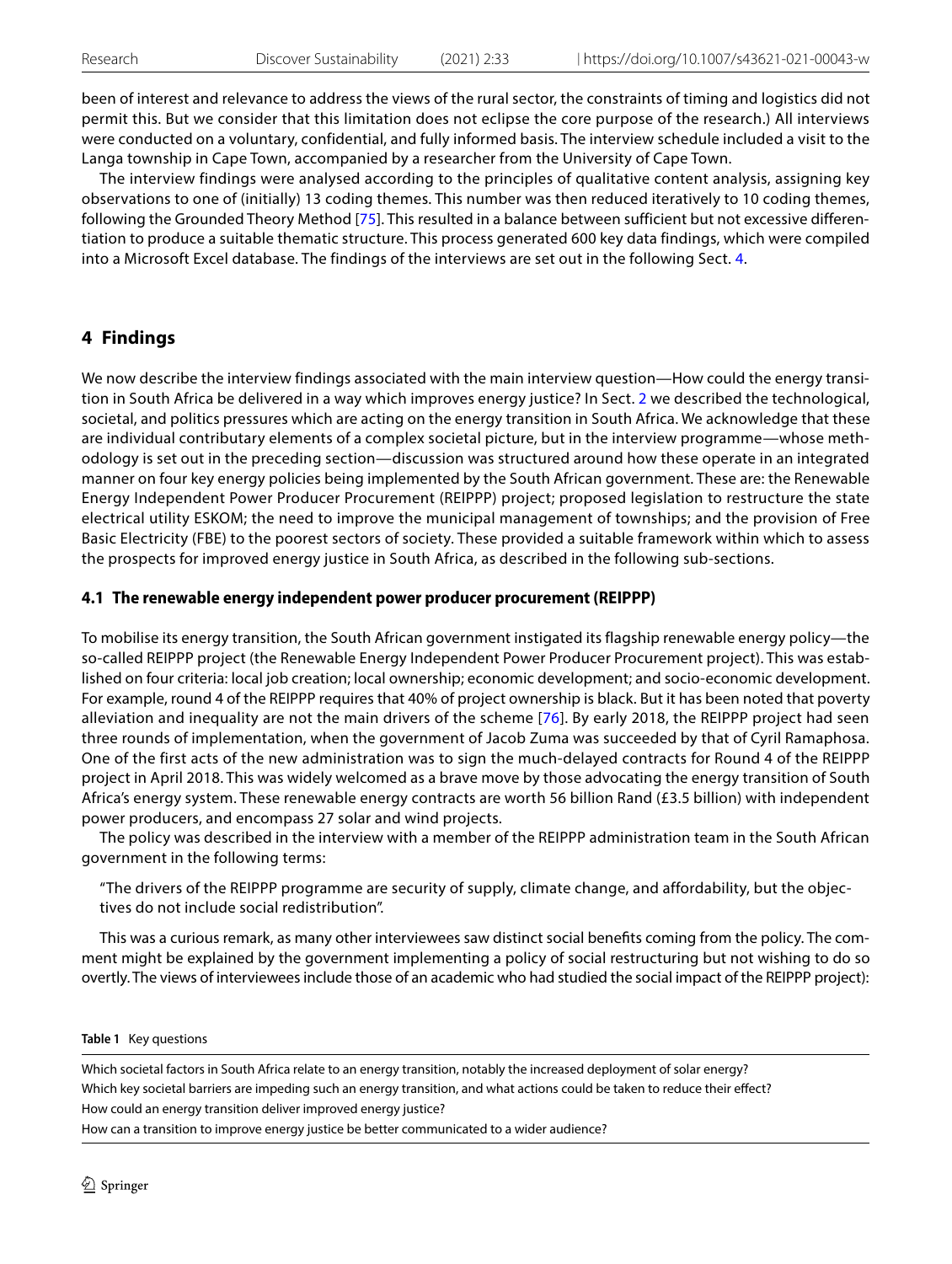"Round 4 of the REIPPP requires 40% black ownership of applicant organisations. The socio-economic benefits seem to have worked well, although they have not been audited, nor have they been examined by the academic sector. They also add cost and complexity to projects. Should it be the role of power providers to solve social issues? The REIPPP projects have been effective in terms of engagement with banks and developers."

This was supplemented by another academic, who advised that job creation under REIPPP is the most important factor for communities. An employee of the state electrical utility ESKOM postulated that:

"Round 5 of the REIPPP project might come forward by the end of 2018. If so, strengthened social conditions might be expected, including increasing the local content requirement to 60–65%."

On the effectiveness of earlier rounds of REIPPP, an NGO based in Cape Town considered that:

"The REIPPP project has been a big success, but it is not perfect. There is too much control in the hands of private industry, and there has been insufficient public consultation on the scheme."

A policy officer at the Council of South African Trades Unions (COSATU) assessed the impact of REIPPP in the following terms:

"The community benefit provided by REIPPP and its local content are both insufficient. Also, there are REIPPP projects in off-grid areas where their completion did not result in an adequate electrical supply for the local population."

A further perspective was provided by a project developer who had worked on REIPPP projects for 6 years:

"The REIPPP schemes I worked on were financed by a South African pension fund (Old Mutual) and by the Nelson Mandela fund. The REIPPP programme is not perfect, but it is working; it is good. Developers go to great efforts to satisfy the social conditions attached to the award of a REIPPP project. These relate to both economic development and social development, and progress against delivery is carefully monitored. Communities need to manage their expectations from the project's community benefits provisions."

A second project developer commented as follows:

"The REIPPP programme is a game-changer for the continent. It shows great leadership and sets out the future direction of travel. It is likely to influence neighbouring countries."

He continued with views on the role of foreign project management, using the phrase "the circus comes and goes". This displayed perhaps a measure of detachment from the local communities.

These developer views may be supplemented by those of McEwan [\[76\]](#page-14-19), who noted that community beneft under REIPPP is typically 1-1.5% of the project income. Tait [\[77](#page-14-20)] considers that there are four REIPPP criteria to be satisfied local job creation, local ownership, economic development, and socio-economic development. Areas of concern noted include engagement with local communities, the issue of defning the boundaries (50 km) of community beneft, and how to manage circumstances where nearby projects have overlapping community beneft zones. Similarly, Davies et al. [\[78\]](#page-14-21) propose that REIPPP projects should have enhanced social impacts, should be better integrated with the local economy, and that there should be greater coordination between REIPPP projects. They pose an interesting question whether REIPPP projects should have to pay local taxes and rates to local authorities, in addition to community benefts. The authors note this is exactly the policy approach which has been developed in the UK in recent years, with a resultant negative impact on the growth of solar and wind projects.

In terms of energy justice, this policy clearly impinges on the delivery of distributive justice. The REIPPP projects are clearly aimed at the reduction of social inequality in South Africa, although there are inevitable comments that the degree of support is not sufficient. It is less focussed on recognition-based justice. But procedural justice is once again key—the views of academics, project developers, NGOs and the public sector agree on this point. The processes involved must be viewed as equitable to secure the support of societal groups. Overall, this policy can be judged to be delivering improved energy justice.

#### **4.2 Proposed legislation to restructure the state electrical utility ESKOM**

The South African state electrical utility ESKOM occupies a central position in terms of the country's national energy strategy. It is the largest generator of electricity in Africa [[79\]](#page-14-22) and is described by Jaglin and Dubresson [[80](#page-14-23)] as the 6th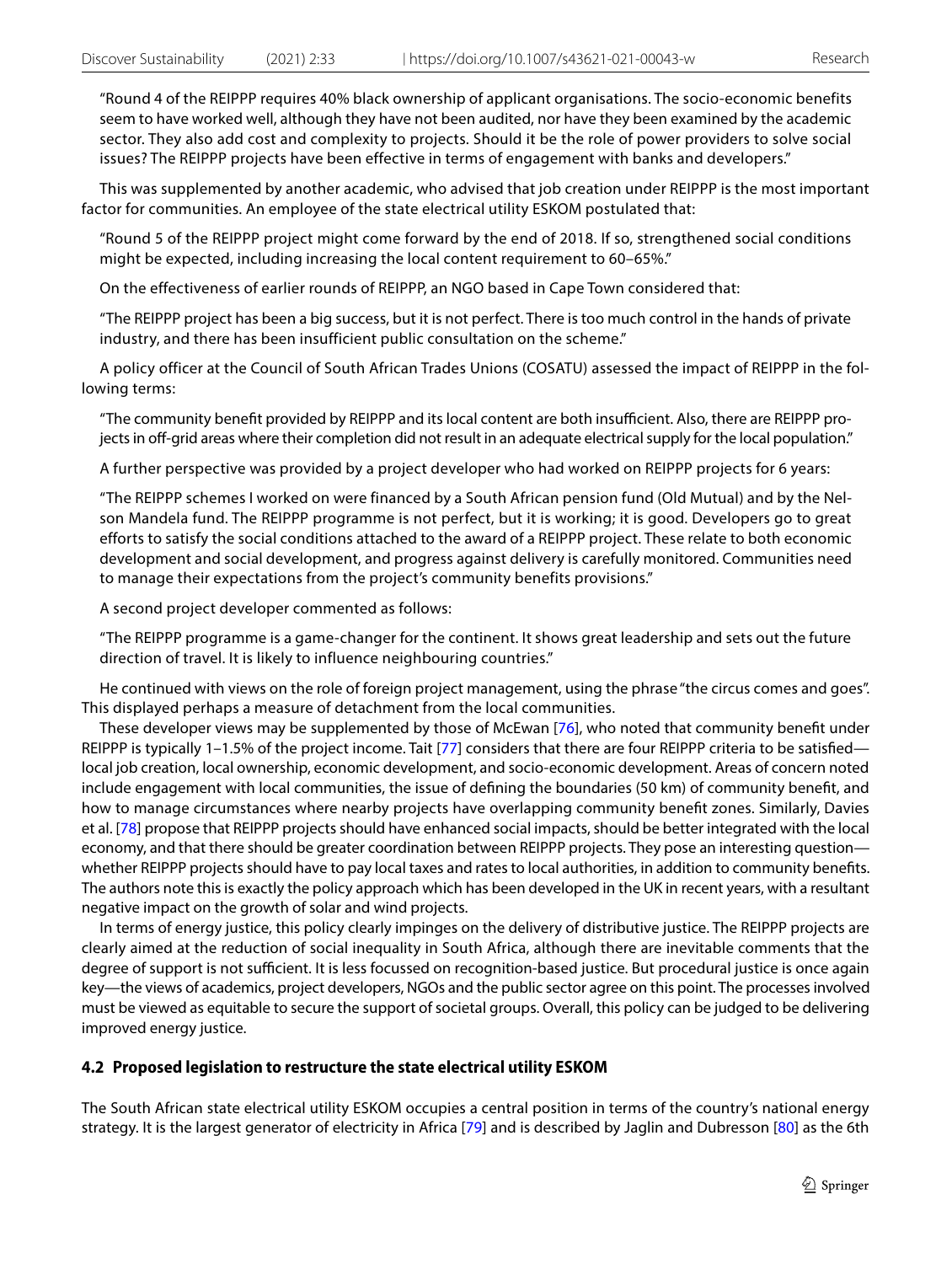largest company in Africa. ESKOM's comprehensive suite of responsibilities and powers include power generation, transmission, and distribution. In this way it parallels the monopoly position of the UK's state utility—the CEGB—prior to its privatisation in the 1980s. That process was known as unbundling, and a similar process has been under discussion in South Africa for some time. Legislation has been prepared to do so—the so-called ISMO Act (Independent System Market Operator)—but it has never been implemented. In the words of one NGO:

"The debate is between those in favour of unbundling and old-style leftist control. The main barrier is the need to unbundle the electricity sector—i.e., the state utility ESKOM—and so transform the electricity market."

Another NGO put it even more simply, "ESKOM needs to be reformed", even if they are "resisting … partial unbundling" as commented one Government employee. One academic noted that "ESKOM is not built for change". A trades union representative considered that "ESKOM acts independently of the Energy Minister, and there is a need for cultural realignment" especially considering their "immense political infuence" according to one academic. An NGO added: "Such are the problems facing the utility, the collapse of ESKOM is not impossible, nor the chance of energy prices going skyhigh". One interviewee from the Municipality of Cape Town referred to a "utility death spiral", to describe a utility facing continually falling income and rising costs.

However, it is also important to remember that utility restructuring—while bringing cost savings—can carry a risk of a loss of strategic direction. This can manifest itself as a lack of clarity on the responsibility to "keep the lights on", and also providing long-term strategic investment in energy research. Both of these observations were noted in the UK example.

## **4.3 Improvements to the municipal management of townships**

A third policy area relates to the municipal management of townships in the major cities of South Africa, where energy injustice is perhaps most apparent. In June 2018, the author visited the Cape Town township of Langa in the company of a researcher from the University of Cape Town, who explained:

"The township has a population of 50,000 and covers an area of 3 square kilometres. Its name means the Sun, in Khosa. It was the frst black township—established in 1927—and over its history it has acted as a centre of resistance to apartheid. Several inhabitants were killed in 1980. In 2005, a cultural centre was built. In 2014 there were further violent protests, with shops looted and burned. In 2016, 55% of the murders in Cape Town occurred in this township—there is a culture of gangs in control of the township. There are serious social issues—unemployment rates in the township are over 30%."

#### One of the NGOs further noted:

"Some township residents spend 20% of their income on energy. And that most non-township people in South Africa had never set foot in a township."

In terms of energy provision, the township had street lighting, and satellite dishes were ubiquitous. Satellite television is viewed as a status symbol; solar heating systems had also been installed in some parts of the township.

Another NGO described the planned investment in the Atlantis township project, which is also in Cape Town, at an existing off-grid rural settlement. The municipality is an active participant, as is the regional government, who had designated the project as a Special Economic Zone (SEZ). They described how this community of 100,000 had a gangland reputation, but they were seeking to build community involvement, through the active participation of churches and schools. They had assembled a "dream team of social, technical and financial service providers", and had opened an office in the township. A key requirement was the need to recruit anchor tenants and establish a role for local businesses. They noted that "money is not an issue—there is plenty of fnance available for suitable projects". But social issues are very prevalent. They advised that plans included solar-powered street lighting "to avoid women and children being raped on their way to the toilet area". Comments relating to the risk of violence in communities arose in several interviews.

A further NGO described the energy provision in the townships as "second-class". They suggested that townships could consider leasing roof-top space for solar power, although remarked that there would be a risk of the panels being stolen. Another NGO advised that there are signifcant areas of townships which refuse to pay for electricity, or which beneft from illegal connections. There are further complications over "backyarders", whereby township residents share an electrical connection between several family units on one property/meter.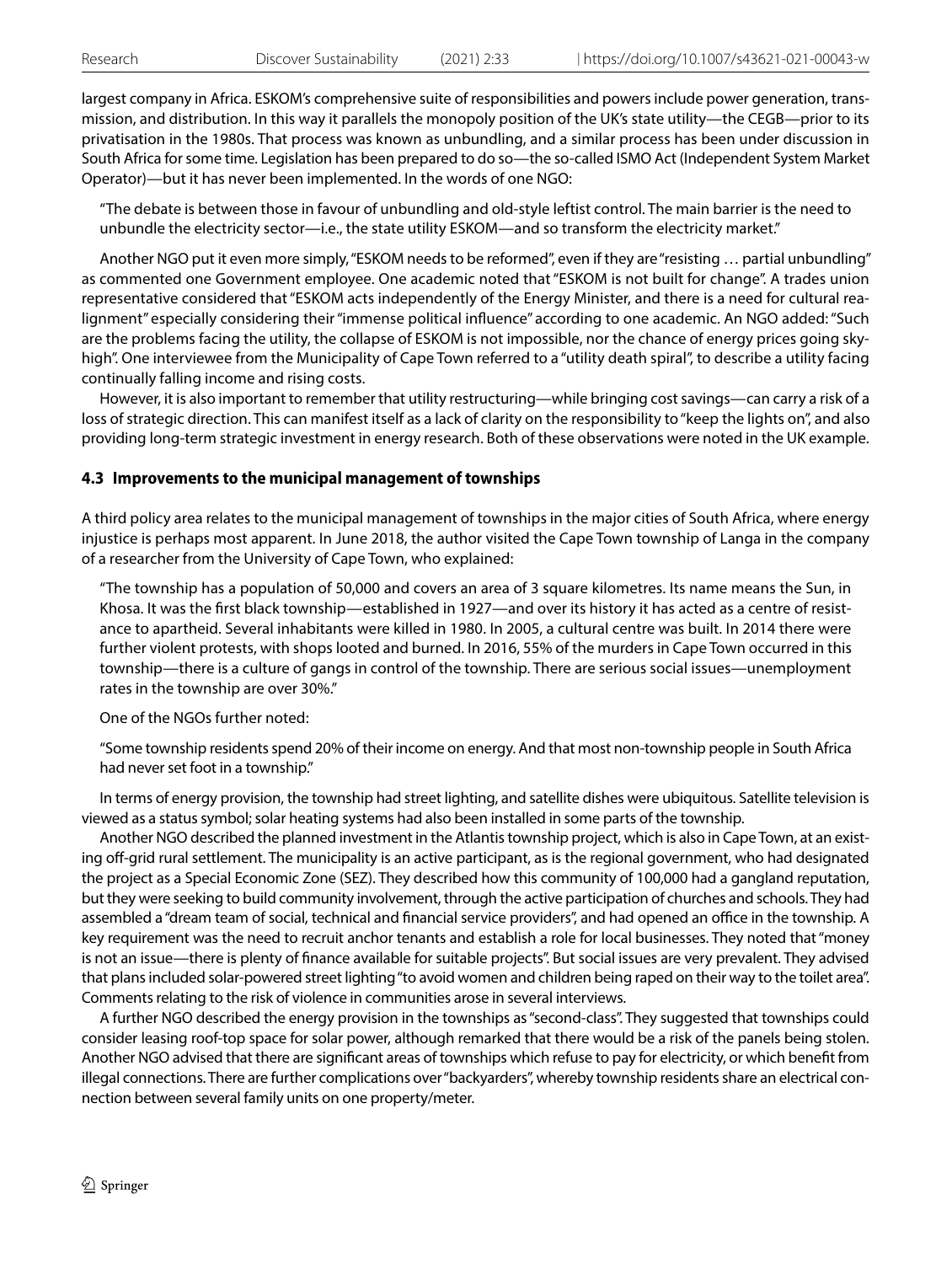## **4.4 Free basic electricity (FBE)**

In 2003, the government of South Africa introduced its policy of Free Basic Electricity. It is a policy which is radical and socially redistributive. In the words of one NGO:

"Free Basic Electricity (FBE) is a government policy by which the poorest in society receive 100 kwh of free electricity per month, and the next 100 kwh is subsidised. This cross-subsidy provides valuable and widely supported help to the poor. The policy is radical, socially re-distributive, and it is working well; it is an industrial contribution to social alignment. However, the rural poor could be disadvantaged by any future concentration on the needs of an increasing urban population."

Another NGO advised that poorer families still beneft from the Free Basic Electricity (FBE), but ESKOM struggled to keep up with the work demand. An academic based in Cape Town advised that:

"The Free Basic Electricity policy seems to have worked very well. But there has not been any auditing of the policy; academics are not studying it. The policy adds costs to projects, adds complexity, and one can question whether power projects should be funding social change."

Officials at the Municipality of Cape Town advised that the risk of weakening such redistributive advantages is very real. An NGO noted that in informal settlements the poor can run out of their monthly FBE after a couple of weeks and had to revert to using wood or paraffin. This coincides with the published findings of Mzolo [\[81](#page-14-24)], who reports that mixed-fuel provision is the daily practice for the poorest sectors of South African society.

In terms of energy justice, this policy is clearly focussed on the delivery of distributive justice. It impinges on recognitionbased justice—supporting the energy needs of disenfranchised groups who might otherwise not be considered by government. It is also relevant to procedural justice—interviewees reported that the machinery seemed to work well, although noting some areas which could be improved—the adequacy of provision, the qualifying threshold for the beneft, and the complexity of "backyarder issue" prevalent in township areas. But overall, the policy is an excellent example of the delivery of energy justice. It was widely admired in the interviews held, and it was no surprise to learn that some other countries—such as India—are considering a similar policy.

# <span id="page-8-0"></span>**5 Discussion**

We have described in Sect. [2](#page-2-0) the current position of South African energy policy through a literature review, and in Sect. [4](#page-5-0) the findings of a suite of interviews conducted in South Africa during 2018. We now assess the implications of these findings on the energy transition in South Africa from the three original multi-disciplinary perspectives of technology, social science, and politics. This section is followed by our overall conclusions in Sect. [6](#page-10-0).

## **5.1 Technological considerations**

The literature review and the interviews agree that any barriers to the energy transition in South Africa do not lie in the realm of technology. The conclusions of the CSIR report of 2016—reported in Sect. [2—](#page-2-0)are key to this finding. No interview raised technological barriers as an explanation of the limited take-up of renewable energy in South Africa. This finding can also be interpreted as applicable to many African nations—the technologies of both solar and wind power are readily available, applicable, and becoming ever more affordable. They are modular and so scale-able, and highly suited to distributed energy applications. Their application is considerably assisted by the concomitant growth of energy storage technologies.

This conclusion is therefore not a surprise, as globally the energy transition is accelerating the growth of renewable energy, delivering innovation, and providing economies of scale. We consider that the reasons for the limited take-up of renewable energy in South Africa must lie in the non-technological areas.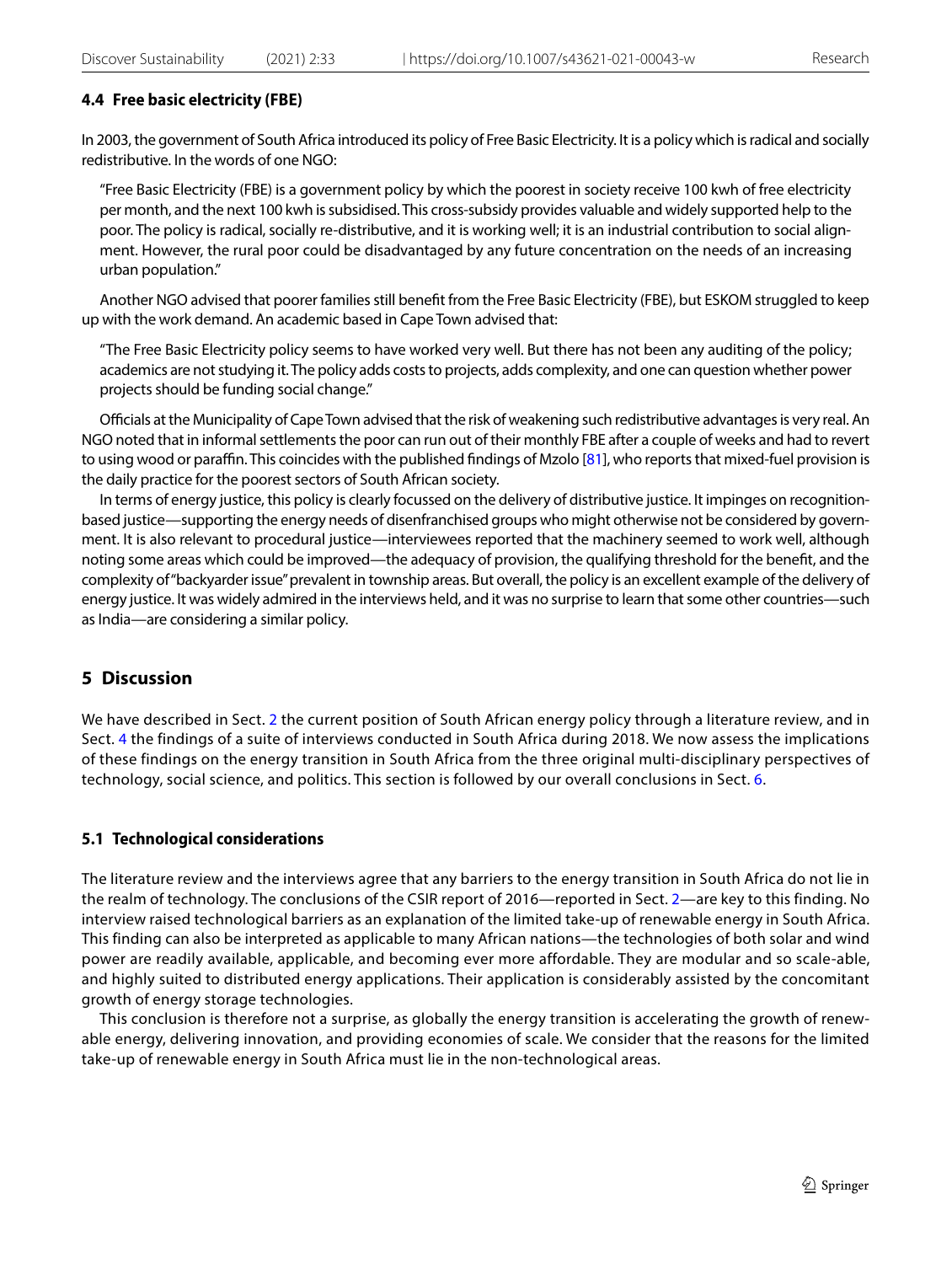# **5.2 Social science**

We have considered the complexity of societal pressures in South Africa in both the literature review and in the interviews. Again, there is significant agreement. If anything, the interviews have demonstrated an even more polarised view between the proponents and opponents of the energy transition in South Africa. This is characterised by a recourse to legal action by both sides and by a lack of progress on dealing with the challenges of township deprivation. As described in the literature review, it is possible to structure a discussion of the fairness of this situation in terms of distributive justice, recognition-based justice, and procedural justice.

Distributive justice relates to the fairness of allocating the benefits and burdens of energy provision among the different sectors of society. This is a very political objective, fraught with the potential for differing opinions and different perceptions of priority, effectiveness, and fairness. Any major change inevitably leads to winners and losers, and the task of government must be to produce an outcome which maximises the benefits for the most people. There are however significant challenges: political influence may be unfairly divided, e.g., between rural and urban, or between developed and developing nations; economic systems may favour some elements of society over others; institutions may be constituted to favour incumbent energy providers; government policy may not deliver a just distribution of energy or energy access.

So, do the interviews indicate an equitable outcome on the distribution of energy? While providing apparently clear commitments to an energy transition, there was much evidence that energy distribution is powerfully influenced by both socio-cultural issues and the incumbent power of the mining industry/workforce. A recent publication has termed the latter influence as "incumbent resistance" [[82\]](#page-14-25). Such influence is referred to as "critical" by Heiskanen et al. [[83\]](#page-14-26), in view of the financial strength of the incumbents, and their control of the existing energy infrastructure. The interviews also reinforced the temporal nature of energy justice, evolving over time, making steady progress with occasional setbacks, as relevant policies come and go.

The interviews and literature review have therefore reinforced the important role of distributional aspects in energy justice. One shining light is the redistributive policy of Free Basic Electricity; this is under consideration by several other countries in the world and here South Africa does seem to be ahead of the field.

Recognition-based justice relates to the equality of voice in the process of an energy transition. The risks posed by inappropriate representation include: a lack of consideration provided to all sectors, such as disadvantaged members of society; industry giving inadequate recognition to all parties affected by renewable projects; and institutions not recognising all affected parties. This may be traced back to inadequate policies and regulations which do not give enough say to all in society. Or insufficient employment or training opportunities leading to the aspirations of all sectors not being represented.

Fraser [[84\]](#page-14-27) advances that the struggle for recognition is the key form of political conflict, supporting the concept of recognition of diference as a necessary requirement of achieving justice. Examples given include nationality, ethnicity, race, gender, and sexuality. All such thinking fnds ready application in modern South African society, which notably agrees with the observation by Madumo [\[85\]](#page-14-28) that South Africa's Gini Index has increased dramatically since the end of apartheid in 1994. The need for tracking energy justice over time is therefore reinforced here also. Fraser concludes by recommending that the concept of recognition should recognise and defend such cultural politics of diference, in combination with the social politics of equality.

In the interview programme, several comments addressed the need for recognition. The government's commitment to consultation was considered a signifcant improvement over the practices of the previous regime. The trade union COSATU considered that of-grid communities—principally in rural areas—are under-represented. They cited examples where off-grid communities were adjacent to power lines taking renewable energy from their vicinity only to meet the needs of urban dwellers, or the mining industry.

The combined efect of interviews and literature review on recognitional aspects of energy justice in South Africa has supported the importance of this objective. Some defciencies in representation have been noted, but also some signs of improvement in addressing the voices of poorer elements of society. There is an inevitable linkage to the many broader societal pressures facing South Africa, not all of which can be resolved solely through an energy transition, even a successful one.

Procedural justice requires that the processes of change be managed in a way that is fair, not only in representation, but through a conduct which is transparent, logical, balanced, and based on factual evidence. Baker [[86](#page-14-29)] notes that if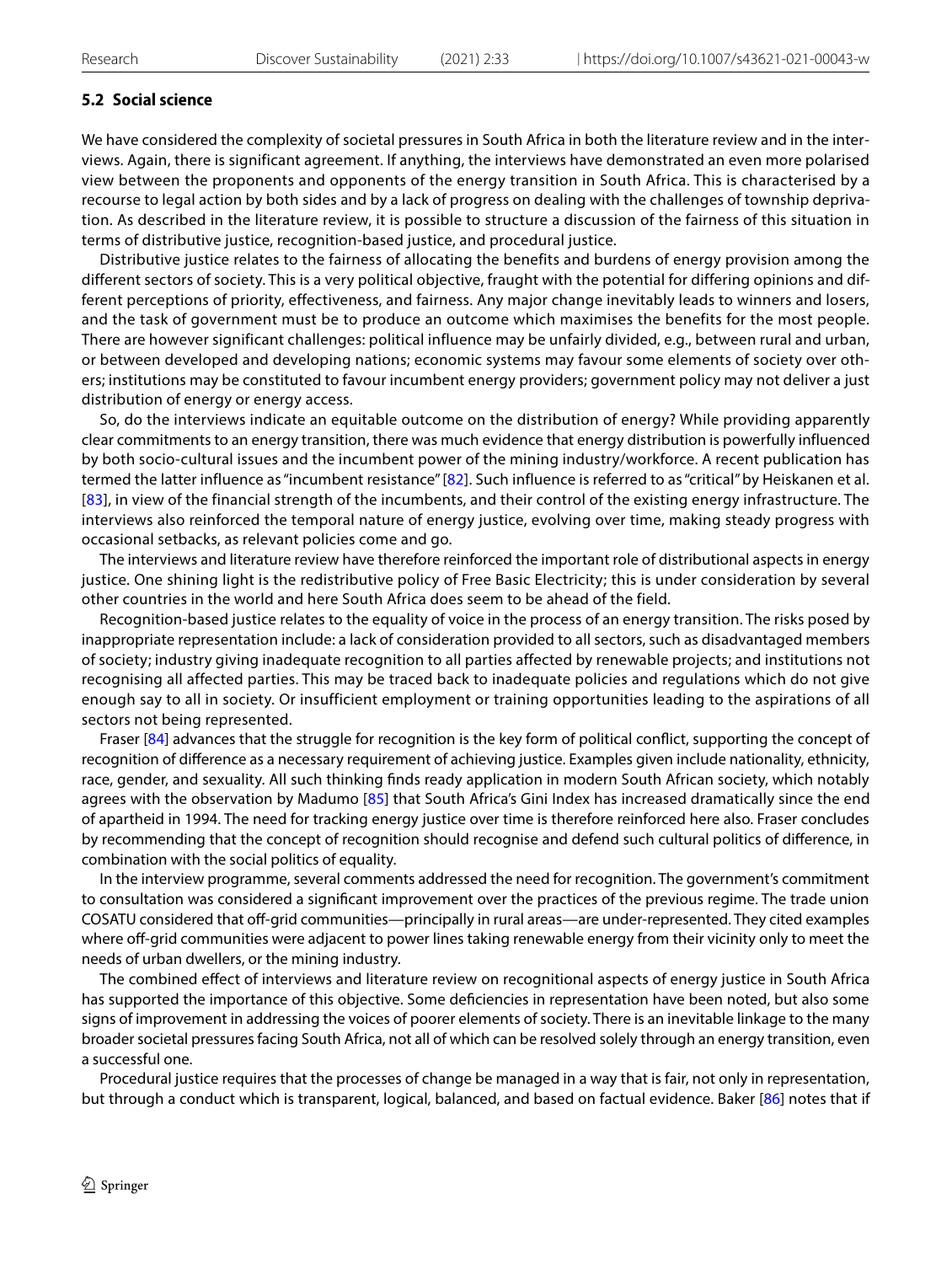decarbonisation is to achieve a just transition, then it must also address questions of economic inequality and welfare, referring to the poor having largely been excluded from policy processes in South African society.

The risks of failing to deliver this objective are numerous: politicians may be driven by short-term pressures to act in a non-procedural manner; public sector procedures may be weak or may not be followed with rigour; project procedures may be inadequate—driven by commercial pressures—in areas such as the provision of information; and the planning process may under-estimate local issues and concerns. A focus on procedural aspects—almost by defnition—implies a study of how concepts vary over time, and how such variations may be monitored, interpreted, and modifed where necessary.

Two examples of governmental procedures aimed at delivering improved energy justice emerged in the interviews. The frst is the legislation which requires a proportion of project organisations to be of local content—for example, the REIPPP projects are required to have 40% local content. This is linked to key legislation—the Black Economic Empowerment (BEE) laws—which date from 2003 and which are aimed at redressing the inequalities of apartheid. The second legislative policy relates to the provision of Free Basic Electricity (FBE) to the poorest elements in society, as discussed above. This policy received widespread support among interviewees, who spoke with pride of its redistributive success.

However, the authors consider that several research directions are worthy of further development. These may be grouped under the concept of the dynamics of energy justice, a subject which has received little research attention. Energy justice is characterised by fuidity, and this is particularly relevant when circumstances are changing, as in an energy transition. The associated insights can help to predict how an energy system will evolve into the future.

#### **5.3 Political**

The REIPPP decision was closely followed by the publication—in August 2018—of the government's draft Integrated Resource Plan 2018 [[87](#page-14-30)]. This is the latest in a series of such plans published at intervals of several years—for example, past documents had been published in 2010 and in 2016. The 2016 document was the subject of much criticism by those advocating new forms of energy generation, and the 2018 document was widely regarded as a signifcant improvement. Since the publication of the draft plan, the government has held hearings before a Parliamentary Committee, taking further evidence on the subject, and this resulted in the publication of the fnal version of the document in 2019. However, by December 2019, the rolling blackouts in the country involved the loss of 6000 MW of capacity—of which 2000 MW was reportedly "due to sabotage, causing devastating effects on the economy" [[88](#page-14-31), [89\]](#page-14-32). The difficulties of energy politics continue to have a major impact on all aspects of South African life.

Our fndings on ESKOM complement similar observations in existing research. Rossouw [[90](#page-14-33)] describes "corporate governance breaches of the worst kind", "exorbitant remuneration", and "ESKOM serving as a conduit to transfer government resources to corrupt individuals and families". These observations mirror the views of Hofstatter [[91](#page-14-34)], that "the plunder of ESKOM … brought the economy to the brink of collapse". And those of Baker and Sovacool [[71\]](#page-14-14), who portray ESKOM as a "coal-fred, crisis-ridden, state-owned monopoly electricity utility".

The acid question is therefore whether a major restructuring of the state utility would improve the prospects for energy justice in South Africa. The interviews and published literature are unanimous that such change would beneft the country. The President is keen to do so, as announced at Davos in January 2019, and it was separately announced [\[92](#page-14-35)] that the process would be assisted by Chinese fnance. However, this approach generated substantial resistance from the combined incumbent community of ESKOM, the mining industry, and the mining union (NUM), which are sometimes referred to collectively as the Energy-Minerals Complex. Subsequent developments during 2019 involved: the threat of a national strike by COSATU; the NUM criticising the unbundling of ESKOM as the frst step on the road to privatisation of the utility [[93](#page-14-36)]; and ESKOM issuing a statement that such industrial action would risk needing to escalate its programme of load-shedding. The government withdrew its plans to restructure the ailing organisation. The authors conclude that a major restructuring of ESKOM would indeed be benefcial.

# <span id="page-10-0"></span>**6 Conclusions**

Our research has examined the prospects for energy transition in South Africa, and has revealed a complex interplay between the technological, societal, and political pressures acting on that subject. It is surprising that the South African fossil fuel industry—allied with the state electrical utility ESKOM—is still exerting such a blocking infuence on the country exploiting more fully its immense renewable resources. The societal elements which are paying the price for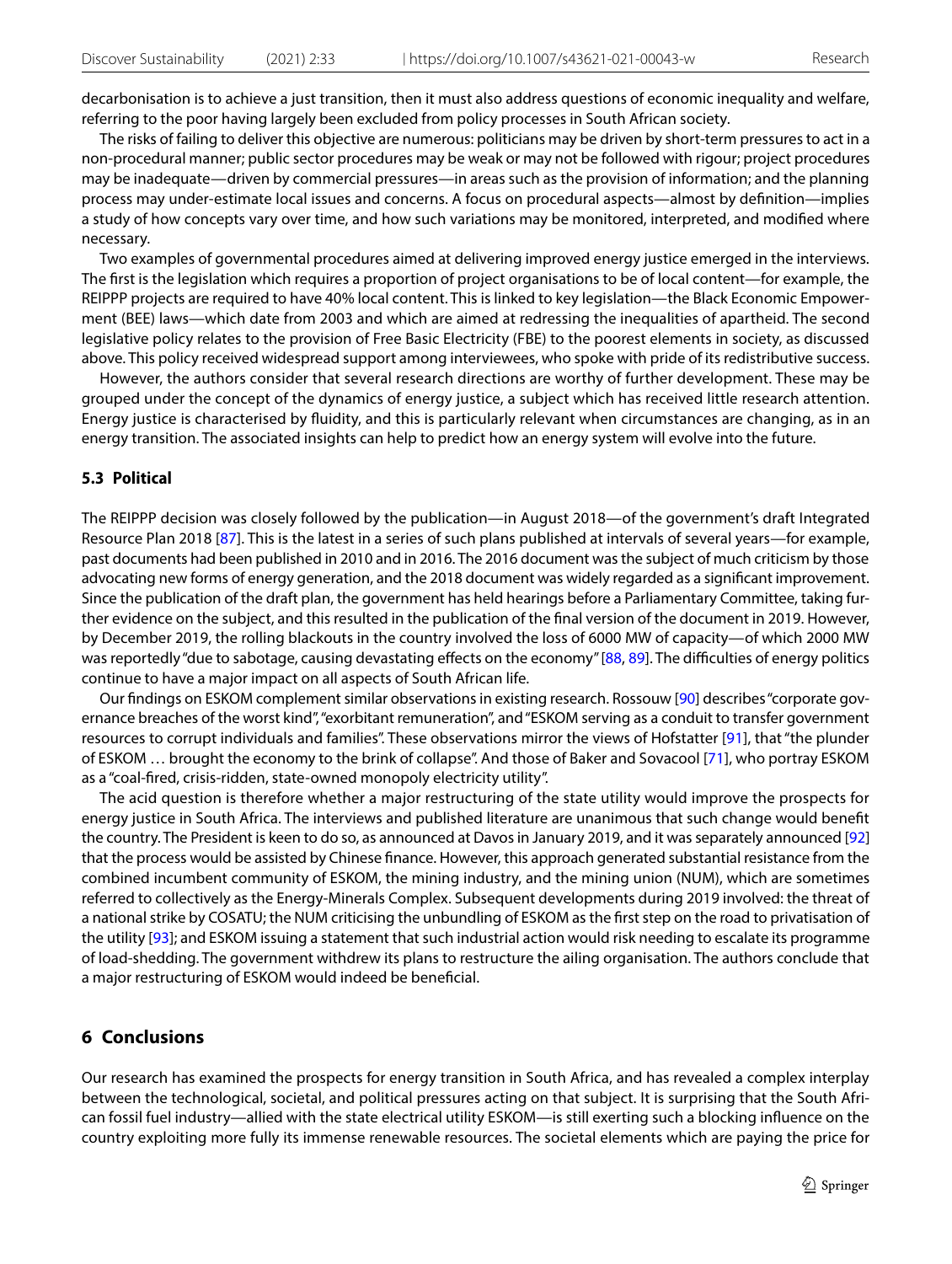this resistance are those living in townships and rural areas. There can be no doubt that the people who live in the township areas of major South African cities are prime candidates for improved energy justice. They deserve the benefts of an equitable distribution of energy benefts, meaningful recognition, and processes which are genuinely consultative in nature. Their needs are not of course limited to energy services, but also education, health, employment prospects, water supply and sanitation, and infrastructure such as roads. But the interviews confrmed that in terms of energy services—which were described at best as second-class—there remains much to be done to achieve energy justice.

We would also conclude that the traditional approach to energy justice places too heavy an emphasis on processes rather than outcomes. We argue that energy justice must be assessed in the context of the outcomes of energy transition, and those outcomes include not only energy fairness but also decarbonisation, energy security and energy afordability. Of these energy objectives, it would seem self-evident that decarbonisation is the principal outcome, without which the concept of an energy transition lacks any meaning. Linking energy justice more closely to the global decarbonisation movement would also have the efect of increasing its understanding, its profle, and its prospects for success. While the balance between outcomes and process has been little addressed in the literature, one exception [[94\]](#page-14-37) addresses exactly this point. By considering the balance between process and outcome, they advance that the proactive management of transitions has the potential to help secure improved energy justice.

We note also that the pace of implementation of an energy transition can be infuenced signifcantly by both the operation of societal barriers seeking to impede a transition, and by policy actions aimed at redressing such efects. This aspect is especially important, as it is not only critical and rate-determining, but it is also highly under-researched and under-appreciated. We recommend that the academic feld of energy justice be extended further to address the timevariation (or dynamics) of energy justice, on a multi-disciplinary basis.

As for the South African government, we recommend frstly that they must remain committed to a transition to renewable energy and accelerate its implementation wherever possible. To do so, it is essential that it adjusts its policy proposals to the goal of building a powerful coalition of constituents in favour of the energy transition. Our discussion of policy barriers has highlighted some of building blocks needed for such a coalition. The government needs to attract more foreign investment for large-scale renewable energy projects, which has proved highly successful in the REIPPP project to date. Action to restructure ESKOM is also crucial, in order to transform a major obstacle into a force for change, despite political pressures from mining and labour constituencies not to do so. Its fnancial difculties could be resolved by selling it off to foreign companies that would be committed to the energy transition. This would result in an increased involvement of overseas expertise and fnance to bring in new energy systems. The resources from the sale could also contribute to building political support for the energy transition in the country—including a more active role for South Africa's major municipalities who could become a powerful constituency in favour of the energy transition.

**Authors' contributions** The main author is responsible for all data gathering, assessment, and drafting of the paper. The second author has provided strategic advice and editing input during this process. All authors read and approved the fnal manuscript.

**Funding** This project received funding support for travel and accommodation expenses from the SASIE Foundation at the University of Essex.

**Data availability** The data used can be made available upon request to the corresponding author.

**Code availability** The only code used for this work was Microsoft Office.

**Declarations**

**Competing interests** There are no conficts of interest.

# <span id="page-11-0"></span>**Appendix**

#### **List of organisations interviewed**

- 1. Independent project developer
- 2. Energy consultant, formerly University of Cape Town
- 3. Project developer
- 4. Green Cape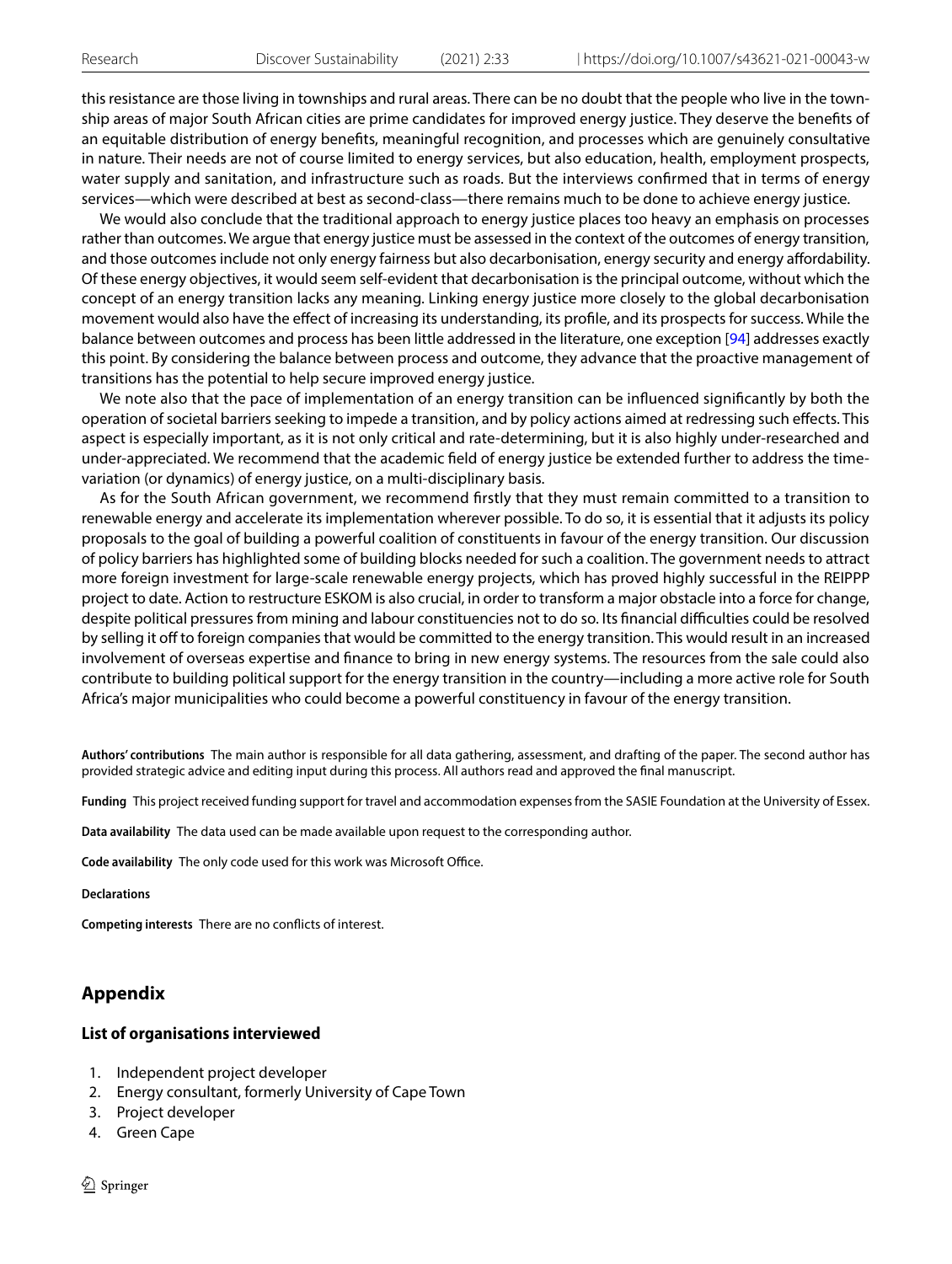- 5. University of London
- 6. Municipality of Durban
- 7. University of Cape Town
- 8. Sustainable Energy Africa
- 9. Government REIPPP team
- 10. University of Cape Town Business School
- 11. Centre for Environmental Rights
- 12. Project 90 by 2030
- 13. Municipality of Cape Town (1)
- 14. Municipality of Cape Town (2)
- 15. Forethought Africa
- 16. University of Cape Town
- 17. ESKOM
- 18. Consumer
- 19. Department of Science and Technology
- 20. Shell
- 21. Council of South African Trades Unions
- 22. Scotland Africa Business exchange
- 23. Mainstream
- 24. Scottish Renewables
- 25. Green Cape (re-interview)
- 26. Centre for Environmental Rights (re-interview)
- 27. Project 90 by 2030 (re-interview)
- 28. Sustainable Energy Africa (re-interview).

**Open Access** This article is licensed under a Creative Commons Attribution 4.0 International License, which permits use, sharing, adaptation, distribution and reproduction in any medium or format, as long as you give appropriate credit to the original author(s) and the source, provide a link to the Creative Commons licence, and indicate if changes were made. The images or other third party material in this article are included in the article's Creative Commons licence, unless indicated otherwise in a credit line to the material. If material is not included in the article's Creative Commons licence and your intended use is not permitted by statutory regulation or exceeds the permitted use, you will need to obtain permission directly from the copyright holder. To view a copy of this licence, visit<http://creativecommons.org/licenses/by/4.0/>.

# **References**

- <span id="page-12-0"></span>1. International Renewable Energy Association (IRENA), 2018. Global Energy Transformation: A Roadmap for 2050.
- 2. European Commission, 2017. *Energy Transition Partnership Orientation Paper.*
- <span id="page-12-1"></span>3. Healy N, Stephen JC, Malin SA. Embodied energy injustices: unveiling and politicizing the transboundary harms of fossil fuel extractivism and fossil fuel supply chains. Energy Res Soc Sci. 2019;48:219–34.
- <span id="page-12-2"></span>4. Welton S, Eisen J. Clean energy justice: Charting an emerging agenda. Harv Envtl L Rev. 2019;43:307–41.
- <span id="page-12-3"></span>5. McCauley D. *Energy Justice—Re-balancing the Trilemma of Security, Poverty and Climate Change,* palgrave macmillan, Basingstoke; 2017.
- 6. Galvin R. What does it mean to make a moral claim? A Wittgensteinian approach to energy justice. Energy Res Soc Sci. 2019;54:176–84.
- <span id="page-12-7"></span>7. Lewis J, Hernández D, Geronimus AT. Energy efficiency as energy justice: addressing racial inequities through investments in people and places. *Energy Ef*, 2019; p. 1–14.
- <span id="page-12-6"></span>8. Sovacool BK, Martiskainen M, Hook A, Baker L. Decarbonization and its discontents: a critical energy justice perspective on four low-carbon transitions. Clim Change. 2019;155(4):581–619.
- <span id="page-12-8"></span>9. Hu Z. When energy justice encounters authoritarian environmentalism: the case of clean heating energy transitions in rural China. Energy Res Soc Sci. 2020;70:162–70.
- <span id="page-12-4"></span>10. Moniruzzaman M, Day R. Gendered energy poverty and energy justice in rural Bangladesh. Energy Policy. 2020;144:45–58.
- <span id="page-12-5"></span>11. Allen E, Lyons H, Stephens JC. Women's leadership in renewable transformation, energy justice and energy democracy: Redistributing power. Energy Res Soc Sci. 2019;57:78–84.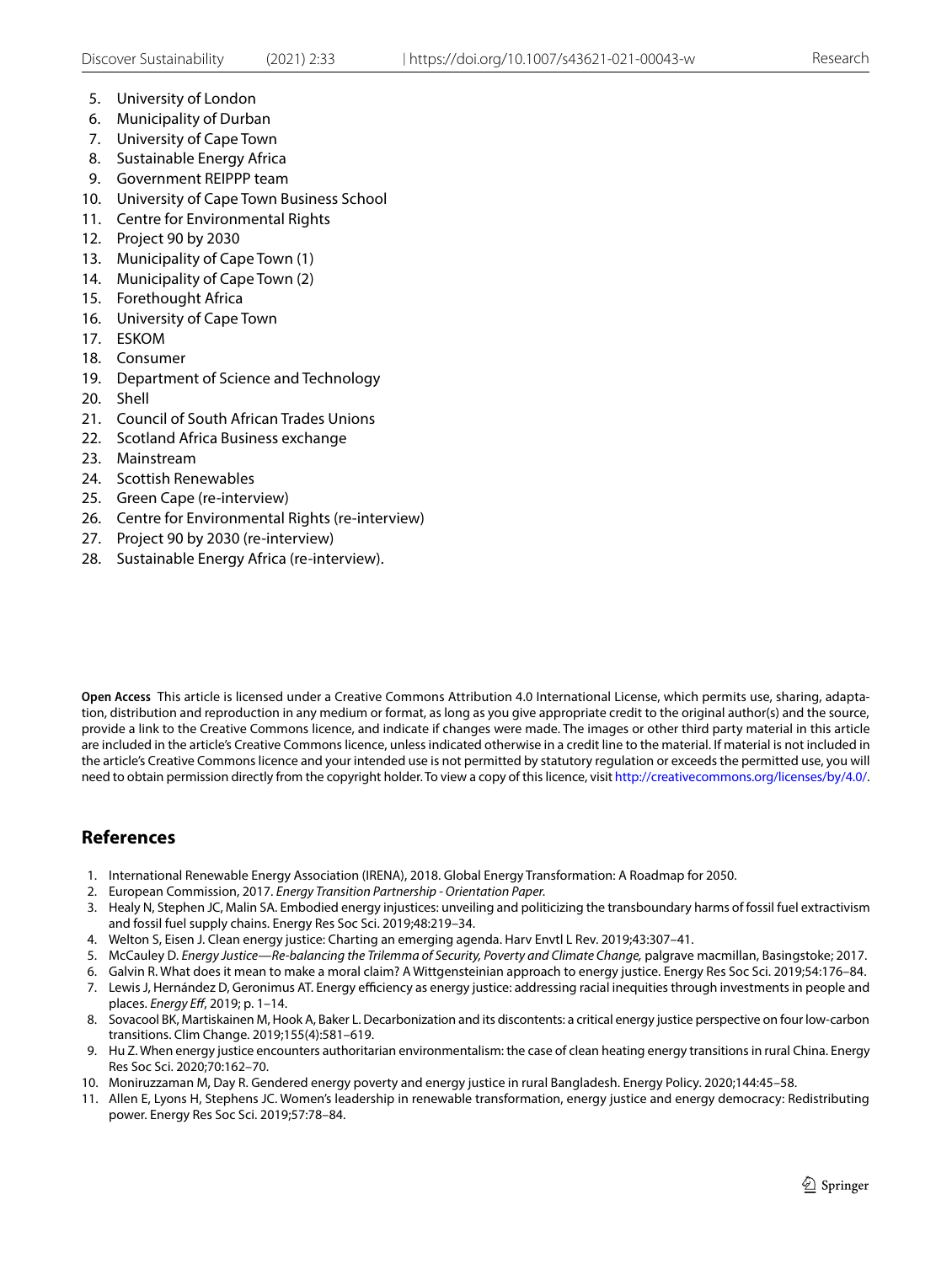- 12. Dwyer J, Bidwell D. Chains of trust: Energy justice, public engagement, and the frst ofshore wind farm in the United States. Energy Res Soc Sci. 2019;47:166–76.
- <span id="page-13-0"></span>13. Wood N, Roelich K. Substantiating energy justice: creating a space to understand energy dilemmas. Sustainability. 2020;12(5):12–22.
- <span id="page-13-2"></span><span id="page-13-1"></span>14. International Panel on Climate Change (IPCC), 2018. First Special Report, Global Warming of 1.5 degree Centigrade, Technical Summary. 15. BP, 2020. BP Statistical Review of World Energy 2020, 69th edition, as interpreted by Our World in Data.
- <span id="page-13-3"></span>16. Swilling M, et al. Developmental states and sustainability transitions: prospects of a just transition in South Africa. J Environ Planning Policy Manage. 2015;5(5):1–23.
- <span id="page-13-4"></span>17. Vogel C, Swilling M. Climate change and vulnerability in South Africa, Chapter 3 of *Sustainability Transitions in South Africa*, Routledge Studies in Sustainability, London, and New York; 2019.
- <span id="page-13-5"></span>18. Mohamed N*. Sustainability Transitions in South Africa,* Routledge Studies in Sustainability, Abingdon and New York; 2019.
- <span id="page-13-6"></span>19. Guruswamy L. Ed *International Energy and Poverty: The Emerging Contours*, Routledge; 2015.
- <span id="page-13-7"></span>20. Fuller S, Bulkeley H. Changing countries, changing climates, advancing thermal comfort through adaptation in everyday activities. Area. 2013;45(1):63–9.
- <span id="page-13-8"></span>21. McCauley D, et al. Advancing energy justice: the triumvirate of tenets. Int Energy Law Rev. 2013;32(3):107–10.
- <span id="page-13-9"></span>22. Rawls J. *A Theory of Justice*, Cambridge University Press, Cambridge, reprinted 1991; 1971.
- <span id="page-13-10"></span>23. Fraser N. (republished in 2014) Justice Interruptus. London: Routledge; 1997.
- <span id="page-13-11"></span>24. Jenkins K, et al. Energy Justice: A conceptual review. Energy Res Soc Sci. 2016;11:174–82.
- <span id="page-13-12"></span>25. SolarGIS, 2019. Download solar resource maps and GIS data for 180+ countries, 2019
- <span id="page-13-13"></span>26. World Bank, Global Solar Atlas v2.6, July 2021, globalsolaratlas.info.
- <span id="page-13-14"></span>27. The White House, 2013. FACT SHEET: Power Africa, 30 June 2013.
- <span id="page-13-15"></span>28. SAPVIA, South Africa PV Industry Association (SAPVIA), 2018. Trends in PV applications – 2017.
- <span id="page-13-16"></span>29. Gilchrist D, Hellmund C, DWF, 2017. What's holding Africa back?
- <span id="page-13-17"></span>30. Karakezi S, Kithyoma W. Renewable energy in Africa—Prospects and Limits, presented at the Workshop for African Energy Experts on Operationalizing the NEPAD Energy Initiative, 2–4 June 2003, Dakar, Senegal; 2003.
- <span id="page-13-18"></span>31. Brunet C, et al. Shedding some light on photovoltaic solar energy in Africa—A literature review. Renew Sustain Energy Rev. 2018;96:325–42.
- <span id="page-13-19"></span>32. Council for Scientifc and Industrial Research (CSIR), 2016. Wind and solar resource aggregation study for South Africa, (contact Crescent Mushusana).
- <span id="page-13-20"></span>33. Hefron RJ, et al. Resolving society's energy trilemma through the energy justice metric. Energy Policy. 2015;87:168–76.
- <span id="page-13-22"></span>34. Sovacool BK, Dworkin M. Energy Justice: Conceptual insights and practical applications. Appl Energy. 2015;142:435–44.
- 35. Fuller S, McCauley D. Framing energy justice: perspectives from activism and advocacy. Energy Res Soc Sci. 2016;11:1–8.
- 36. Jenkins K. Setting energy justice apart from the crowd: Lessons from environmental and climate justice. Energy Res Soc Sci. 2018;39:117–21.
- 37. McCauley D, et al. Energy justice in the transition to low carbon energy systems: Exploring key themes in interdisciplinary research. Appl Energy. 2019;333–334:916–21.
- <span id="page-13-21"></span>38. Lacey-Barnacle M, Robinson R, Foulds C. Energy justice in the developing world: a review of theoretical frameworks, key research themes and policy implications. Energy Sustain Dev. 2020;55:122–38.
- <span id="page-13-23"></span>39. Thomas G, Demski C, Pidgeon N. Energy justice discourses in citizen deliberations on systems fexibility in the United Kingdom: vulnerability, compensation and empowerment. Energy Res Soc Sci. 2020;66:16–24.
- <span id="page-13-24"></span>40. Lacey-Barnacle M. Proximities of energy justice: contesting community energy and austerity in England. Energy Res Soc Sci. 2020;69:151–62.
- <span id="page-13-25"></span>41. Malakar Y, Herington MJ, Sharma V. The temporalities of energy justice: Examining India's energy policy paradox using non-western philosophy. Energy Res Soc Sci. 2019;49:16–25.
- <span id="page-13-26"></span>42. Debnath R, Simoes GMF, Bardhan R, Leder SM, Lamberts R, Sunikka-Blank M. Energy justice in slum rehabilitation housing: an empirical exploration of built environment efects on socio-cultural energy demand. Sustainability. 2020;12(7):1–9.
- 43. DellaValle N, Sareen S. Nudging and boosting for equity? Towards a behavioural economics of energy justice. Energy Res Soc Sci. 2020;68:25–32.
- 44. Sayan RC. Exploring place-based approaches and energy justice: ecology, social movements, and hydropower in Turkey. Energy Res Soc Sci. 2019;57:234–40.
- <span id="page-13-27"></span>45. Setyowati AB. Mitigating inequality with emissions? Exploring energy justice and fnancing transitions to low carbon energy in Indonesia. Energy Res Soc Sci. 2020;71:17–25.
- <span id="page-13-28"></span>46. Fetanat A, Mofd H, Mehrannia M, Shafpour G. Informing energy justice based decision-making framework for waste-to-energy technologies selection in sustainable waste; 2019.
- <span id="page-13-29"></span>47. Poruschi L, Ambrey CL. Energy justice, the built environment, and solar photovoltaic (PV) energy transitions in urban Australia: a dynamic panel data analysis. Energy Res Soc Sci. 2019;48:22–32.
- <span id="page-13-30"></span>48. Tang X, Hua L. Energy poverty and solid fuels use in rural China: analysis based on national population census. Energy Sustain Dev. 2014;23:122–9.
- 49. Islar M, et al. Feasibility of energy justice: Exploring national and local efforts for energy development in Nepal. Energy Policy. 2017;105:668–76.
- 50. Damgaard C, et al. Assessing the energy justice implications of bioenergy development in Nepal. Energy Sustain Soc. 2017;7:1–16.
- <span id="page-13-31"></span>51. Munro P, et al. Energy justice for all? Rethinking Sustainable Development Goal 7 through struggles over traditional energy practices in Sierra Leone. Energy Policy. 2017;105:635–41.
- <span id="page-13-32"></span>52. Hunsberger C, Awâsis S. Energy justice and Canada's national energy board: a critical analysis of the line 9 pipeline decision. Sustainability. 2019;11(3):78–83.
- <span id="page-13-33"></span>53. UN, Forum for Social Development, 2006.
- <span id="page-13-34"></span>54. Walker G, Day R. Fuel poverty as injustice: Integrating distribution, recognition, and procedure in the struggle for afordable warmth. Energy Policy. 2012;49:69–75.
- <span id="page-13-35"></span>55. Yenneti K, Day R. Procedural (In)justice in the implementation of solar energy: The case of Charanaka solar park Gujurat India. Energy Policy. 2015;86:664–73.